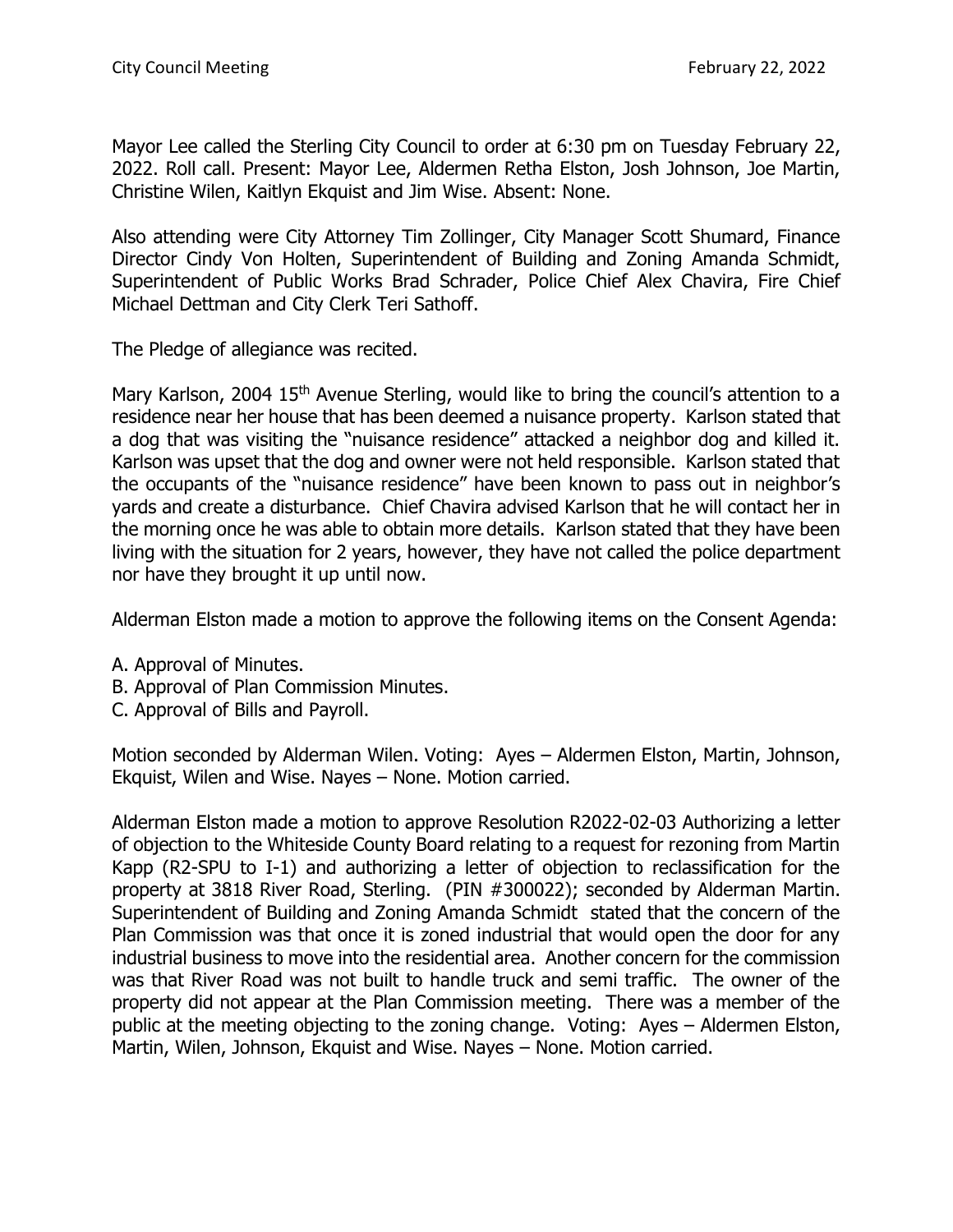Alderman Ekquist made a motion to approve the Pay Request #1 (final) to Martin and Company for the Public Works addition in the amount of \$214,014.80; seconded by Alderman Wise. Voting: Ayes – Aldermen Elston, Martin, Wilen, Johnson, Ekquist and Wise. Nayes – None. Motion carried.

Alderman Wise made a motion to approve waiving the bid process and authorize the purchase of rolling overhead doors from Raynor in the amount of \$30,242.00; seconded by Alderman Elston. Voting: Ayes – Aldermen Elston, Martin, Wilen, Johnson, Ekquist and Wise. Nayes – None. Motion carried.

Alderman Ekquist made a motion to approve waiving the bid process and authorize the purchase and installation of windows and interior doors from Dixon Glass in the amount of \$29,902; seconded by Alderman Wise. Voting: Ayes – Aldermen Elston, Martin, Wilen, Johnson, Ekquist and Wise. Nayes – None. Motion carried.

Alderman Wise made a motion to authorize the City Manager to sign an agreement with Wendler Engineering Services for engineering services for Tori Pines Subdivision road reconstruction; seconded by Alderman Martin. Voting: Ayes – Aldermen Elston, Martin, Wilen, Johnson, Ekquist and Wise. Nayes – None. Motion carried.

Alderman Elston made a motion to approve an amendment to the Employee Classification and Compensation Plan; seconded by Alderman Ekquist. Voting: Ayes – Aldermen Elston, Martin, Wilen, Johnson, Ekquist and Wise. Nayes – None. Motion carried.

City Manager Shumard advised the City Council on the following items;

- Superintendent of Public Works Brad Schrader and City Manager Shumard will be meeting with Strand to discuss the draft proposal they presented in regards to Griswold Avenue.
- The next Council meeting he will have updates on the sign at Avenue G and West 3<sup>rd</sup> Street.
- The next Council meeting will also include recommendations for appointment to the Riverfront Committee.
- City Manager Shumard reminded the Council and City Staff that the strategic planning session will be on March 14<sup>th</sup>.
- There will be a bid opening for riverfront lighting and security on March  $24<sup>th</sup>$ .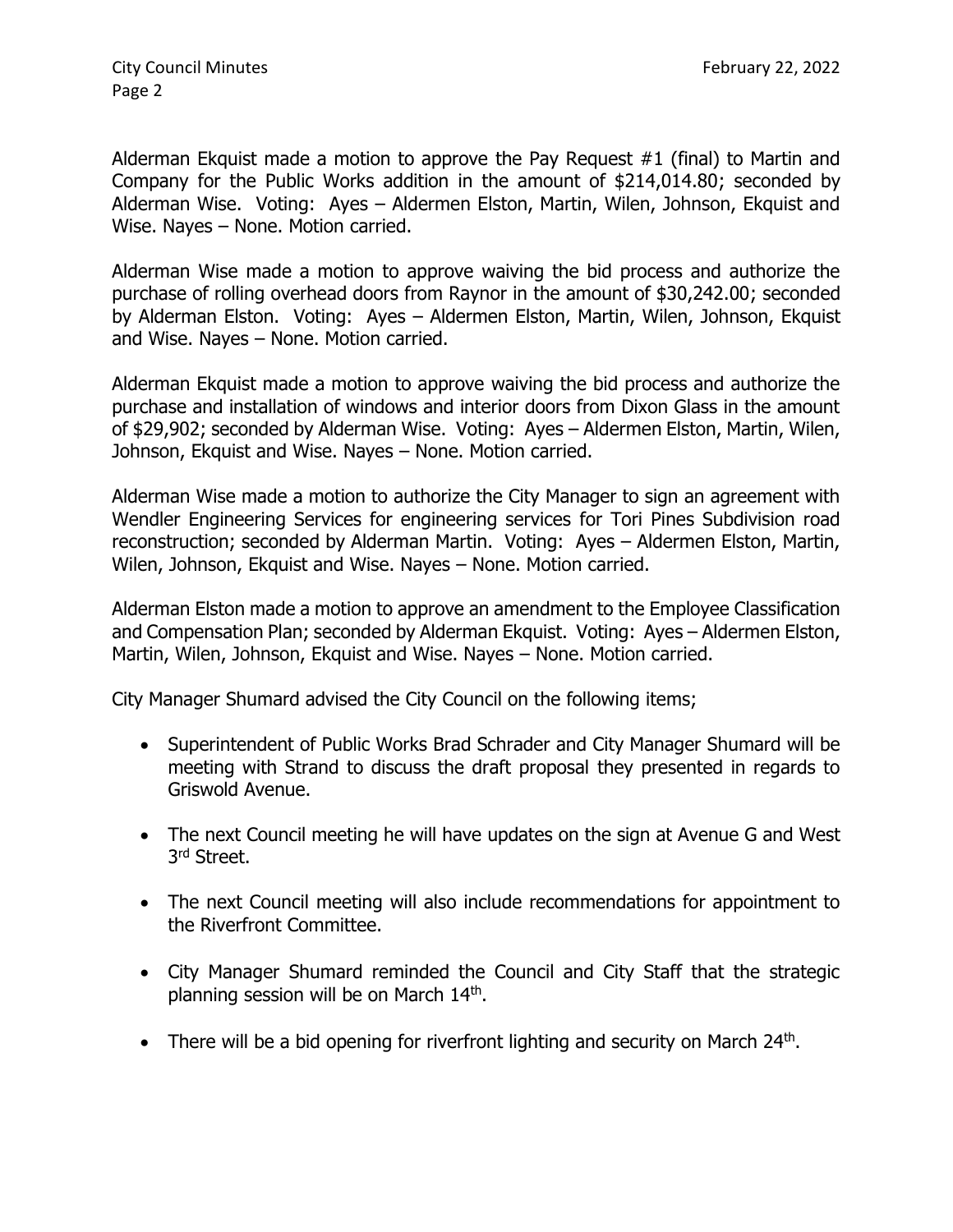Alderman Elston inquired about the status of the Western apartments, Superintendent of Building and Zoning Amanda Schmidt stated that insurance company and the owner of the property would both like to have the structure demolished. Currently the property is still involved in a criminal and civil lawsuit. As soon as the courts are finished with the property it can be demolished.

Alderman Martin thanked the Public Works Department, there was a water main break on Maple Lane. Superintendent of Public Works Brad Schrader was out of town and Justin Schaver handled the incident without fail in his absence. Martin stated it is nice to be able to have people in place that can effectively handle an emergency in Schrader's absence.

Mayor Lee stated that Sauk Valley Community College is looking into establishing a police academy. Currently there are five locations in the state that police officers can be sent to for training and it is difficult to get trainees into those academies.

Alderman Wise advised the Council and staff that is has been five years to the day that Attorney Zollinger first notified the railroad about the intentions of redoing Wallace Street. Alderman Wise stated that the day after NWSW stated they were closing their doors the City started working on developing the riverfront. Wise asked that the everyone keep in mind that the City staff continues to work on this every day.

The meeting adjourned at 7:01 pm to the budget study session.

City manager Shumard reviewed the following funds:

- Motor Fuel Tax Fund Revenues are up 29.4% due to the \$0.19 increase that was in effect 7/1/2020, the one time Rebuild Illinois grant that will be used towards LeFevre. The projected balance for April 2023 is \$1,688,365.
- Municipal Band Commission Fund Allen Lee was present to answer any questions. Revenues are up 16.5%, the projected fund balance for April 2023 is \$166,209. Allen Lee thanked Finance Director Cindy Von Holten and Mary McCormick for all of their assistance. Lee stated McCormick has been a great deal of help.
- SIDC Fund SIDC controls land sales, owns the incubator and provides funds to GSDC. Revenues are up 29.4% due to land sales.
- IMRF Fund this is the retirement fund for the employees that are not sworn police officers or sworn firefighters. IMRF submits a new rate to the City every calendar year, the 2022 rate is 5.3%. This fund has been overfunded for quite a